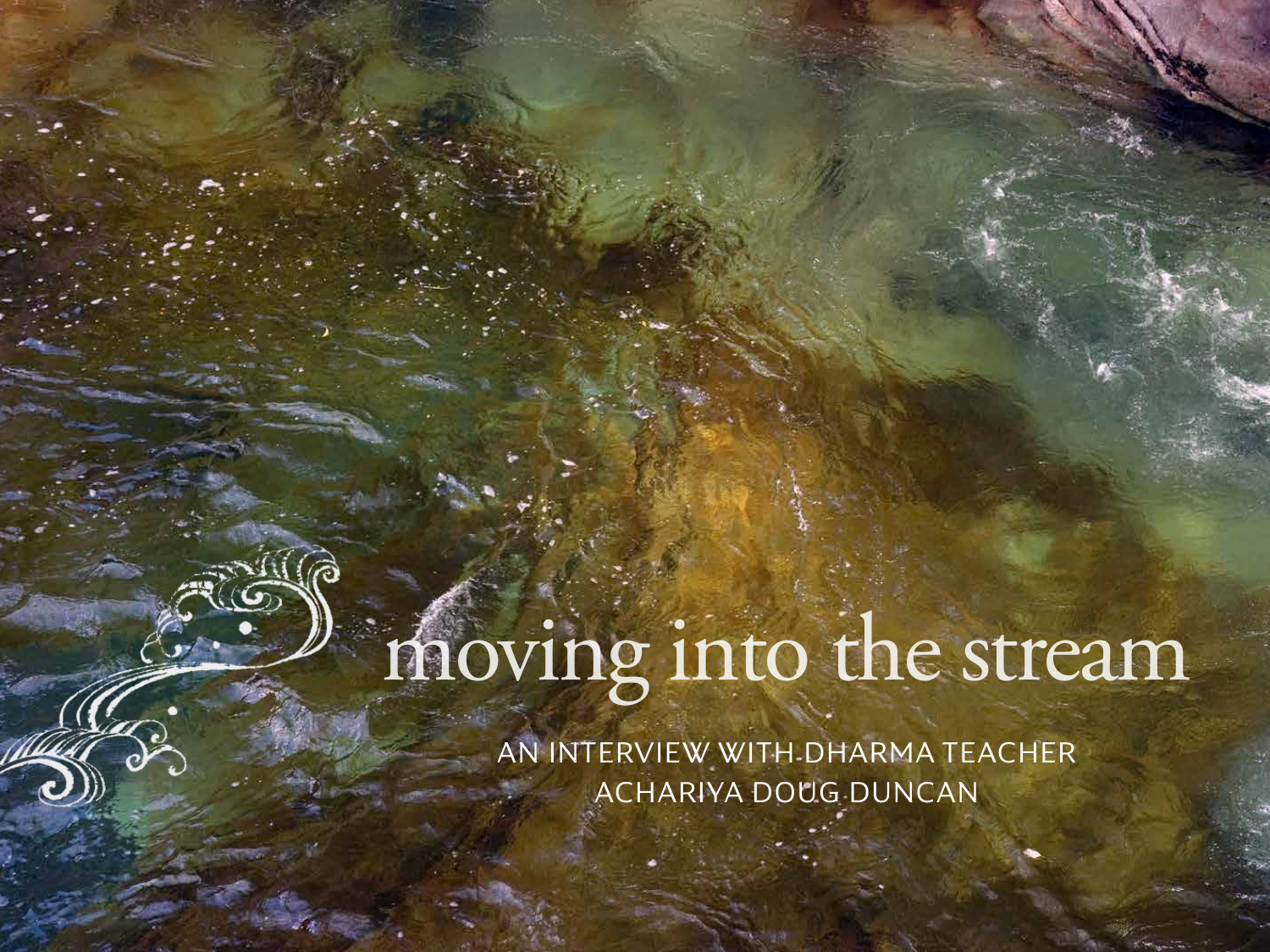## moving into the stream Exploring, Transcending, Surrendering & Awakening

In 1970, the 19-year-old Saskatchewan Doug Duncan knew<br>he had to travel. Cutting short his final year of college in<br>Ottawa, he went overseas for a year, to Europe, India and<br>Nepal, and then returned home through northern A n 1970, the 19-year-old Saskatchewan Doug Duncan knew he had to travel. Cutting short his final year of college in Ottawa, he went overseas for a year, to Europe, India and Nepal, and then returned home through northern Africa. encountered Ram Dass' book, *Be Here Now,* and made a mystical connection with the Canadian-born dharma teacher George Dawson, later known as Namgyal Rinpoche. In 1974 Duncan finally met Rinpoche and commenced his spiritual training under him.

Namgyal Rinpoche was the first Westerner to be publicly acknowledged as a rinpoche. The 16th Karmapa, head of the Karma Kagyu lineage of Tibetan Buddhism, proclaimed him one in 1969 in Rumtek, Sikkim (now part of India). In Dawson the Karmapa saw an incarnation of Sakya Namgyal, the first in a revered line of teachers known for bringing the the dharma to new places.

Following decades of study with the Canadian rinpoche who freely melded Tibetan and Western traditions with Sufi, Taoist and Zen principles, Duncan was given permission to teach, and today travels each year to dharma centers throughout the world, accompanied by co-teacher Catherine Pawasarat [**planetdhar**ma.com]. Their main retreat center, Clear Sky, is in Canada, but groups of followers are active in three locations in Japan: Tokyo, Kyoto and Ashiya (Hyogo).



An interview with Dharma teacher Doug Duncan

Photographs courtesy of Clear Sky Meditation & Study Foundation

**BRENDAN JOSEPH RIES** enjoys gathering stories from his travels. He has taught in South Africa, Turkey, and Japan. He is a writer, Aikidoist, singer/musician and student of Vajrayana Buddhism with Doug Duncan and Catherine Pawasarat.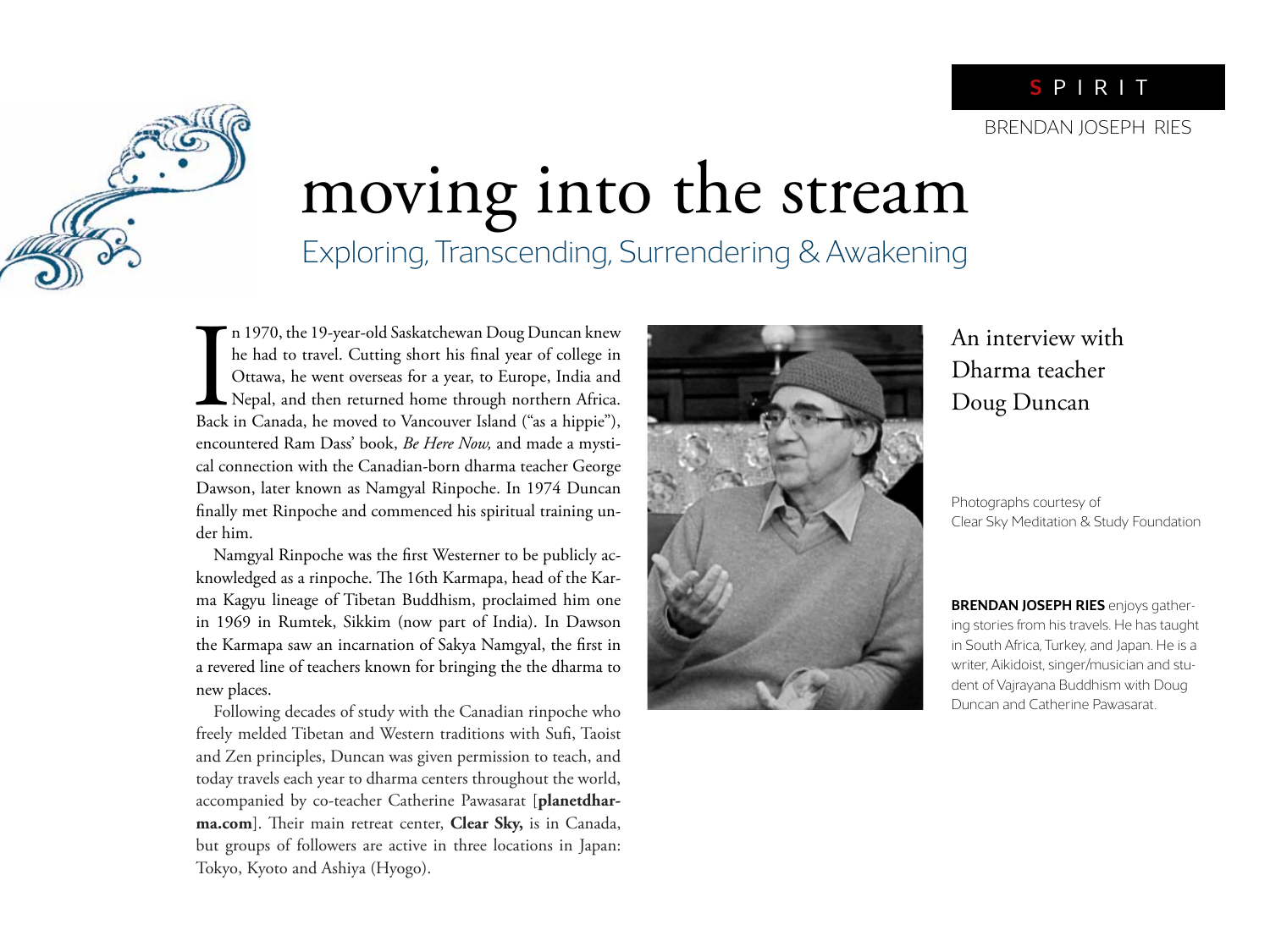In 1998, he had become resident teacher at the Dharma center just north of Toronto while Rinpoche was in residence. Two people who lived in Japan, Paul Jaffe, who's now in New York and John Monroe in Tokyo, had come to that course. John was a student of Rinpoche's and knew Doug Sensei from the past. They invited Doug Sensei to move to Japan and teach. After receiving Namgyal's approval, he arrived and established **Dharma Japan** [dharma-japan.org/], which consists of a dynamic group of individuals based in Kyoto, Tokyo, and Zofokuji Temple who are dedicated to the path of awakening.

## TRANSCENDING STREAMS

#### *According to Buddhism, what exactly is consciousness?*

Consciousness in Buddhism isn't really much different than consciousness in science and may be tentatively defined as the relationship between mind and body. Consciousness is the mindbody field, an arena in which perception and recognition occurs.

It's easier to say what awareness is, when your mind goes to an object. If my mind turns to the glass I have the ability to acknowledge that I'm looking at a glass, which would be awareness. The field in which it occurs, the mental space or the mental physical space in which it occurs is consciousness. So, you can have consciousness without awareness. I don't think you can have awareness without consciousness.

For instance, you're conscious that you're talking to me but you may not be aware of my meaning. In Pali and Sanskrit they have a lot of different words for it—*chitta, cheta, chitta pada, nama, mana, vinyana*—all words for consciousness/awareness, depending on the context. There are nice dialogues going on between the Dalai Lama's lineage, the Gelugpa, and scientists on this subject as well as within Western science itself.

#### *How would you characterize a healthy Buddhist practice?*

Number one: I'd take out the word Buddhist.

Number two: A practice which makes you more aware, more conscious, more compassionate, calmer, clearer, brighter, more awake, more blissful, that's a good practice.

Some of it can be busier like yoga, some quieter like meditation; some of it can be serving an organization, as one doeswhen performing karma yoga. Some of it can be economic like making money. A good practice is mindfulness in everything you do always. Busy mindfulness in exploring, or quiet mindfulness in terms of calm. That would be a good practice.

#### *Could you give some wisdom to people who like to practice but are having di!culties doing that because of a really busy life***?**

People have busy lives because they're afraid of being not busy. We want to go to every movie, see every show, meet every friend. Social media, which I have a lot of respect for is a great example. I have 2,000 friends—keeping up with 2,000 people, what does that mean? Why would you want to? There are other aspects but at what point are you just online cruising around because you don't have anything better to do. There's a tendency to need more and more information. We eat more and more food that makes us obese and in our mental diet that makes us stupid. If you look at a business like IBM they try to filter in only the information that is useful. How do you cut through all the irrelevant stuff in order to get down to what you need to get done?

That's a problem with the Aquarian age, people want to go there, want to be here, want to do that and not miss anything, and they don't get to it. So, what's your priority and values? Regardless of how much you do and how much you know you're still going to die in the end. If you want to attain wisdom, or get wiser, you need to let go into the unknown. Most of what people are pursuing is what they want to "know." You can't get wisdom from knowing more; you can only get wisdom from learning more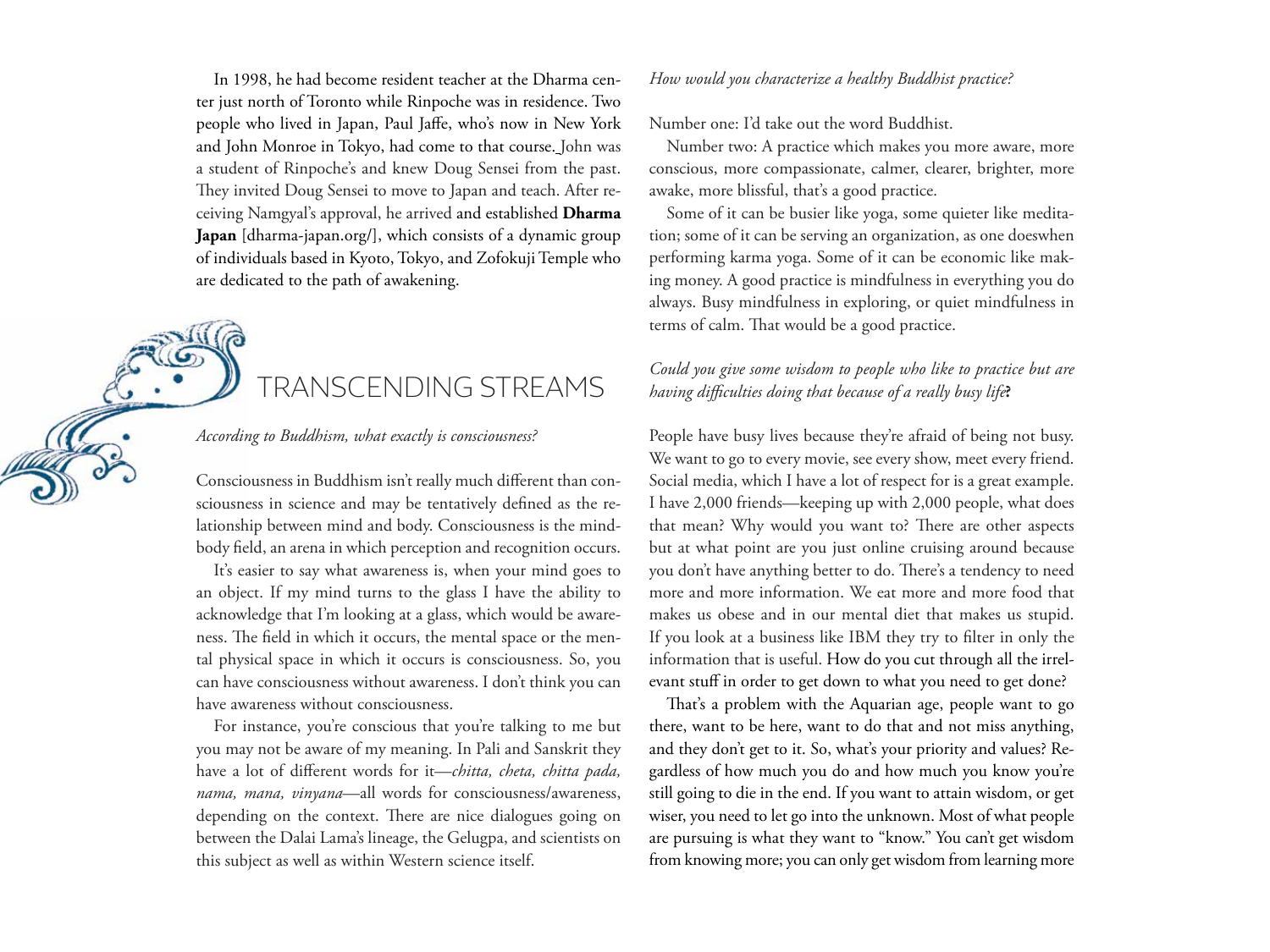"Blissful clarity is your birthright as a human being."

 $-0.603$ 

Doug Sensei and co-teacher Catherine Pawasarat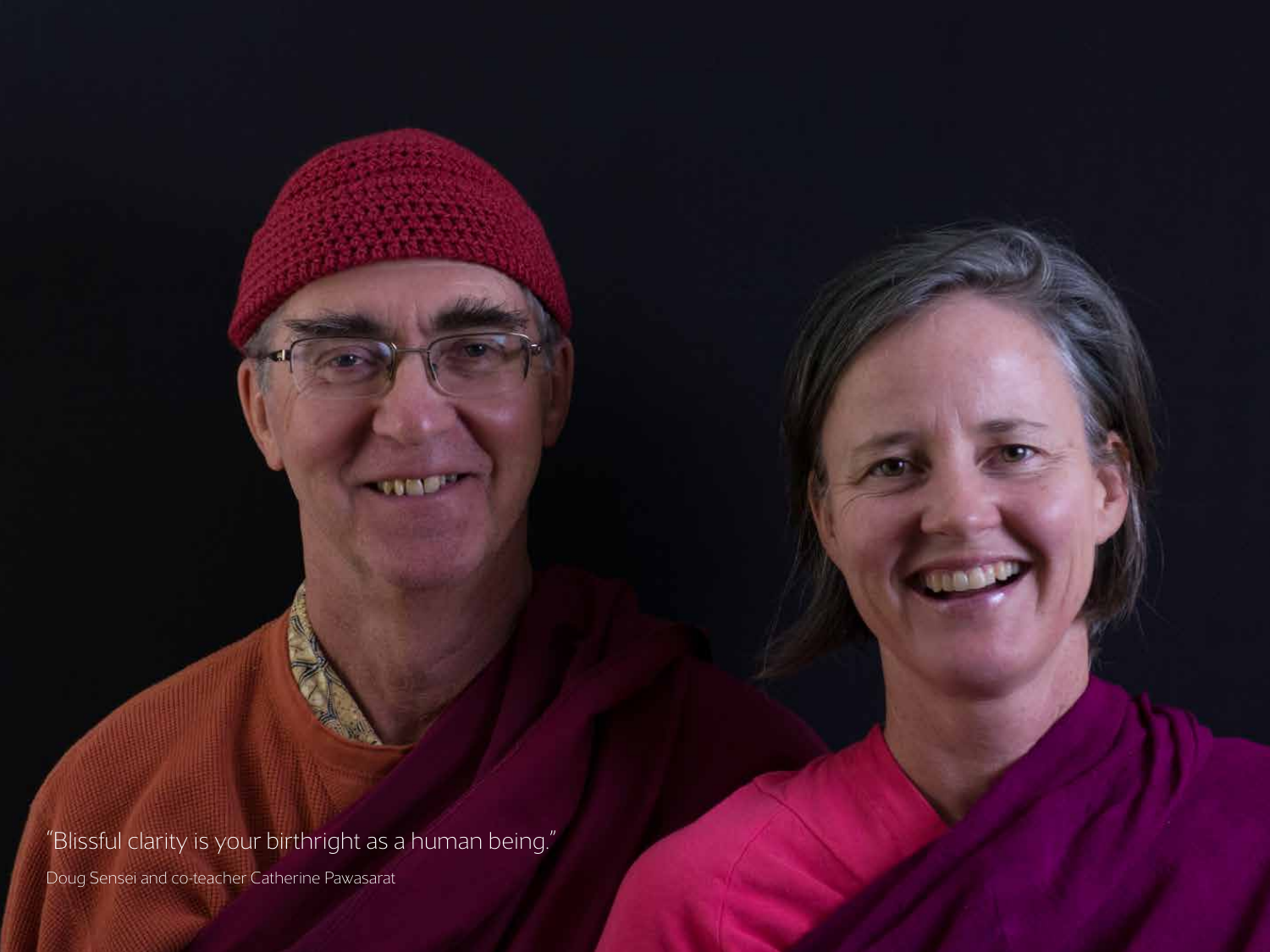and then surrendering to the unknown to integrate it. Letting go into the unknown is what's hard for people, because it seems like defeat.

SURRENDERING TO STREAMS

*What were your biggest obstacles as a beginning student of Namgyal Rinpoche?*

Well number one of course s resistance. He never really told you what to do so much as he just demonstrated more where you were blocked or where your persona was getting in the way of your dharma. Where your drama was defeating your dharma.

As ego entities, our illusions of being single, independent and permanent, everything is self-referenced. The obstacles are the suffering that results from that position, and in a sense they are the same for everybody.

Trust in the urge to surrender. The ego can't surrender easily. The ego's fear of surrendering comes from the idea of losing, being defeated, or being subsumed or disappearing.

#### *How long did it take you to surrender?*

#### I'm still doing it.

I used to wonder if trust was awakening and Namgyal said, "Complete trust is complete awakening," so you have got to figure out what to trust. Do you trust your government and religion? Do you trust your politics, money, prejudices and biases? What do you trust? It takes time to trust the awakening and use the Guru as an example of that. Namgyal said it's not so much definitive marks but a gradual polishing of the stone. It gets shinier and shinier.

#### *What do you feel your biggest obstacles are now, as a teacher?*

Competing with consumerism. Competing with what they are calling a D-I-Y Dharma, which is "do it yourself." I understand their motivation and where they are coming from but the nature of the ego is that its blind to its own identity. You can go from teacher to teacher, or practice in the manner of "Oh I'll get awakened like I learn how to ride my bicycle." It's become a bit superficial like "feel good be happy," more than "wake up, be wise and compassionate."

On the other hand I find young people very keen and interested in community. I don't think awakening is at the top of their list but a better way of living is, and that's a kind of awakening. I think they are jaded because of the guru thing of the 60's, and many think it's just one more con. These are things we run into.

When I started there was one teacher around; now there is a teacher everywhere. It was a narrower window. If you were into it, you were really into it. Now you can be into and out of it and into it again and into it over here and into it over there. It's hard to get energy moving into the stream to make the breakthrough that way. One of the largest problems, the commitment and dedication to do something deeply and fully is weaker. The commitment and aspiration is more eclectic, more widespread, so it's harder to get the energies focused.

#### *Your greatest opportunities as a teacher?*

The availability and interest in new ways of learning and growing. I think old religion will go. Even the Dalai Lama said recently it may be the end time of religion. The word religion means to re-link. Re-ligious like ligament, to link back. So that principle will remain, we still need to link back to our original natures which are awakened.

The idea that you have to follow one religion to get to heaven, that kind of Piscean hierarchical kind of thinking, it's time for that to go. I think it will be much more like a circle or module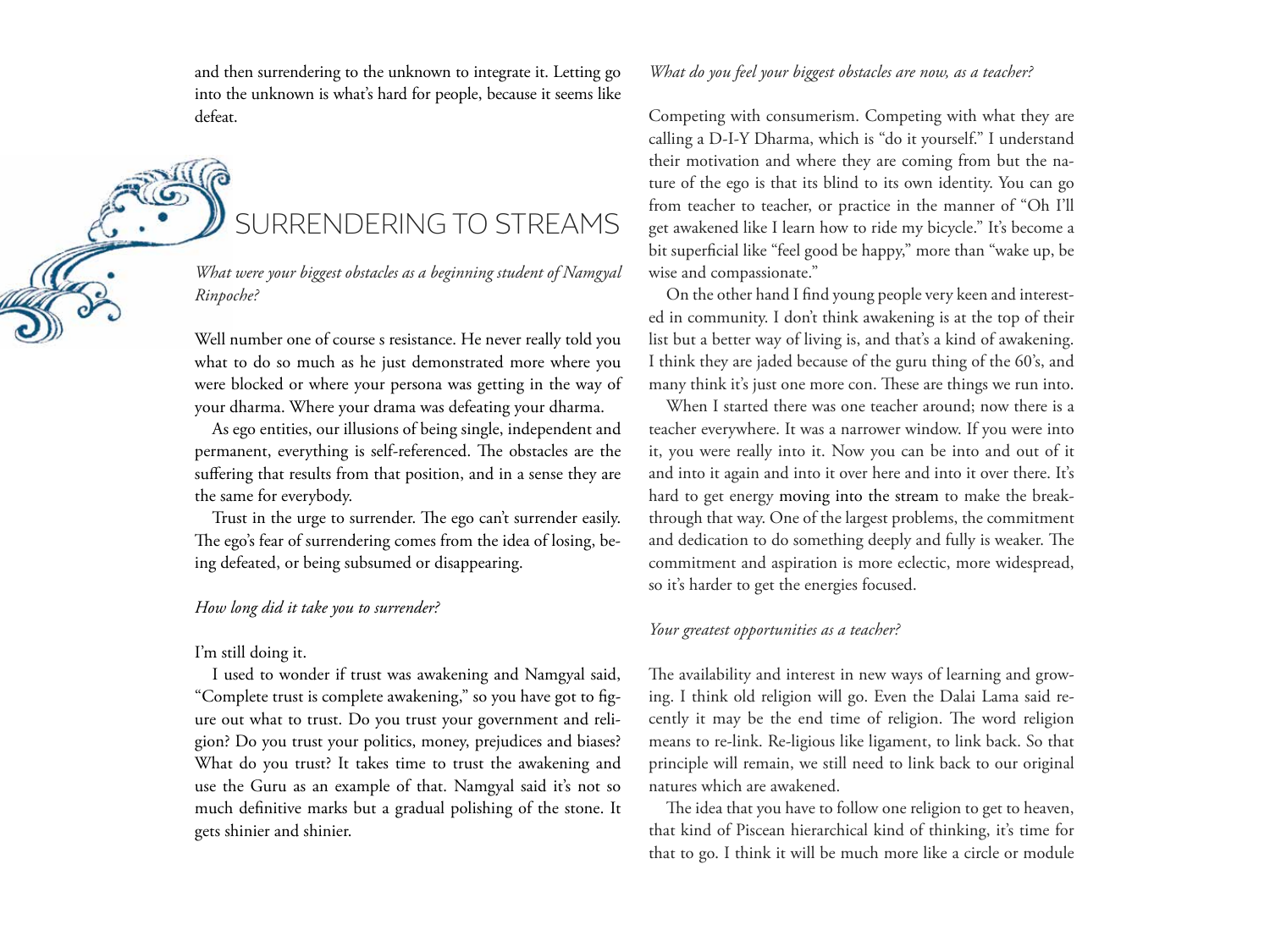where pieces fit and slot together better. That's happening; a lot of young people don't want to be slotted into a religion. They want to fit into a whole experience from how they earn their money, to their family, friends, life, work and to the spiritual aspect. Up until now, it's been spiritual over here and economic life over there. This is a huge new opportunity that is dawning, the inquisitive, inquiring, and desiring mind. People want to live and work for themselves or in groups that are local and cooperative. Dharma has always been about this.

I think the emergence of the co-teacher, is huge. Catherine Pawasarat and I co-teach. The idea that people can teach in partnership. The idea that two people can teach together at the same time with equal billing. Typically, women teach and their husbands do the supporting, or men teach and their wives do the supporting. One gets attention and the other doesn't. Now we are getting to a place where two people, lesbian, gay, straight whatever—can teach at the same time. This phenomenon will eventually lead us into group guru.

#### *How can you characterize a healthy relationship between teacher and student?*

The teacher has to realize they aren't teachers but trainers. The students must learn that if they are promoted, it's not from being a student to being a teacher; they have just learned the training. The salutation to the Buddha calls him a trainer of gods and men, not a teacher.

If you're going to be a student you've got to listen, and many students don't want to listen; they just want to be affirmed in their current knowledge, which is no way to learn. The teacher has to have enough intention not just to be praised as a teacher, but also to challenge students on their unwillingness to listen. Mentoring has both a peaceful and an energetic side to it, both of which are necessary to see through blind spots. The teacher has to be willing to teach using both sides, and the student must be willing to meet both sides.

## **Dharma if you Dare**

In November, 2013, Duncan's first book, Dharma if you Dare, was released. Written in an entertaining style, it provides practical tools and humorous anecdotes to help us speedily reconnect with our real purpose for being here —enlightenment. Some quotes:



"You can't avoid the decay of the body or the

struggles of life, but you can always have access to luminosity and bliss."

"When you understand that the universe is doing nothing but having a huge party—including suffering, decay and death—and that only your conditioning makes life painful, then liberation is close at hand."

"Growth and liberation comes in two ways: either by doing what you wanted to do but were afraid to, or by doing what you thought you ought to do but found reasons not do."

"On his deathbed, the Buddha said, 'Pay attention to detail.' Where freedom actually lies for you is in the details, and the liberation moment occurs when you fall in the gap between two details."

"This path is not for the faint of heart; it's a warrior's path. The often daunting task of facing our shadow selves inspired the title. It takes courage and humility, leavened with critical intelligence and a healthy sense of humor, to acknowledge the source of all the nuttiness in our lives and return to sanity."

—John Munroe on **Dharma if you Dare**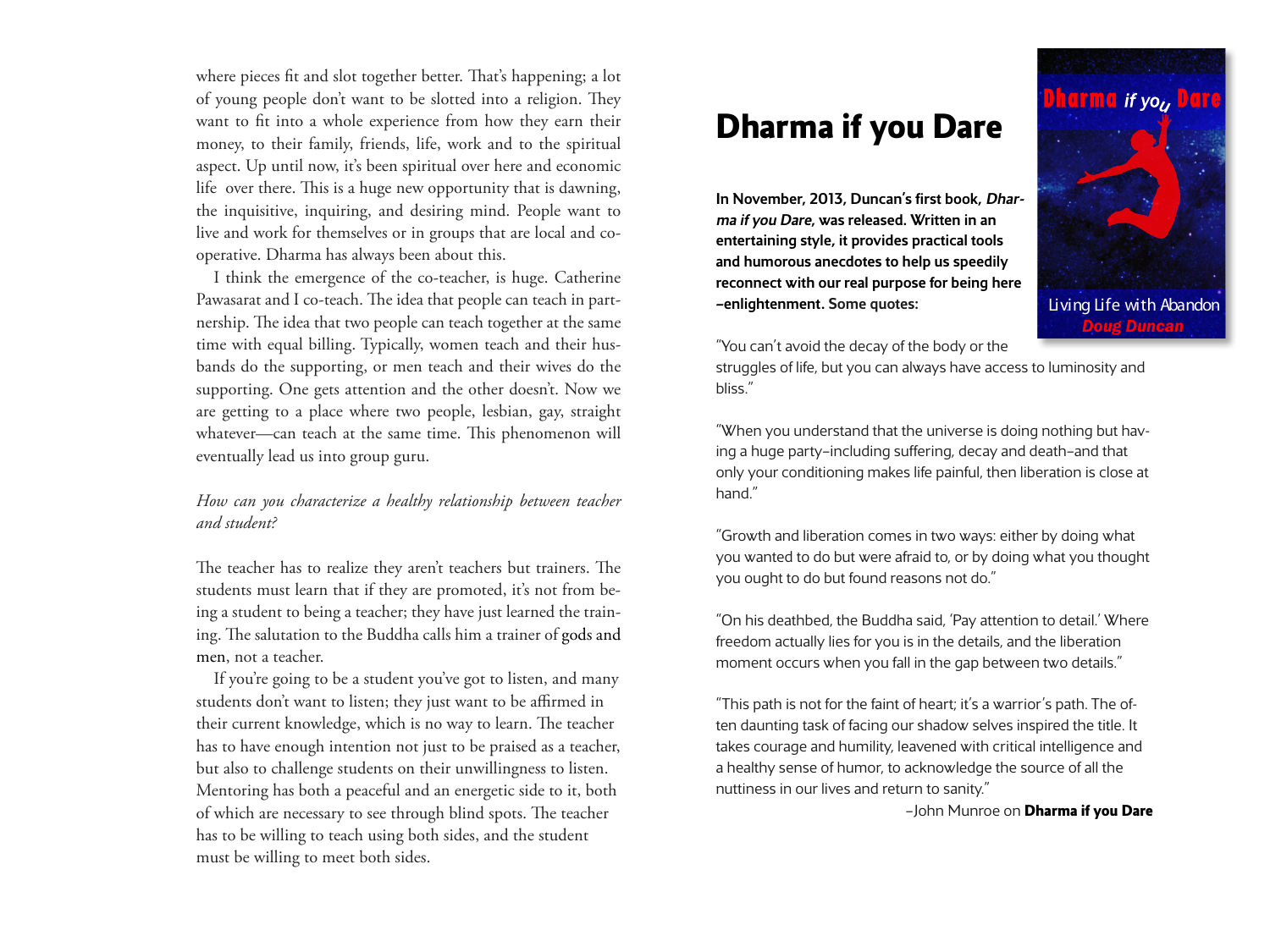



### AWAKENING TO STREAMS

*Are there particular Truths that you live by?*

Loving kindness, compassion and the seeking of understanding and wisdom. Wisdom isn't a done deal. You don't just get wise and you're done. Wisdom ripens throughout one's life experience.

#### *What are some goals you'd like to accomplish in this lifetime?*

Get wiser and more compassionate, for sure. More skillful with helping beings and mentoring, continuing to guide and support. Lead beings to have clearer states at the least and awakening at the best. Continue to build centers with Catherine and others, to be places where people can practice, study and grow.

Women are still ignored in some strange way and I think that

the empowerment of females and women to be readily seen as teachers and seen as teachers, is one of my big goals. I think women are usually seen as teachers if they're independent, but not particularly if they're in a partner relationship. I think the next step is for the co-teachers—the lama and the laman to teach together where the woman isn't ignored. That's really hard to get across not only to men, but curiously enough, to women too.

#### *What are some of the processes that help you find wisdom?*

The number one way to get wiser is falling flat on your face and looking like an idiot. There's no better way to get wiser than to fail. Obviously I'm not encouraging failing, but if you're not stepping over the boundary of standard knowledge or experience, you're not getting any wiser. In order to get wiser you need to go like Star Trek, where no being has been before. Make a lot of mistakes out there. If you're not willing to make mistakes you won't get wiser. If you're not willing to take risks you won't get wiser. In what venue or mode that is done can vary, but for me it's in Dharma and teaching. My teacher said, "The thing about tripping is you always fall forward." You kind of trip your way into wisdom.

#### *What is awakening? Is "enlightenment" the same phenomenon?*

Awakening and enlightenment for all intents and purposes are the same thing. I would use them as verbs. Again, the Western approach is that it's a noun, a fixed thing, but i choose to see awakening as a verb. What is awakening? From the point of view of the East, wakening is any realization or insight or knowledge that one didn't have before.

In Dharma terms it usually refers to the first stage of the path, when three or four particular hindrances that fall away from the human consciousness. The clinging to "skeptical doubt," "belief in a permanent self-identity," and "rite and ritual."

Skeptical doubt is when you don't believe that there is another